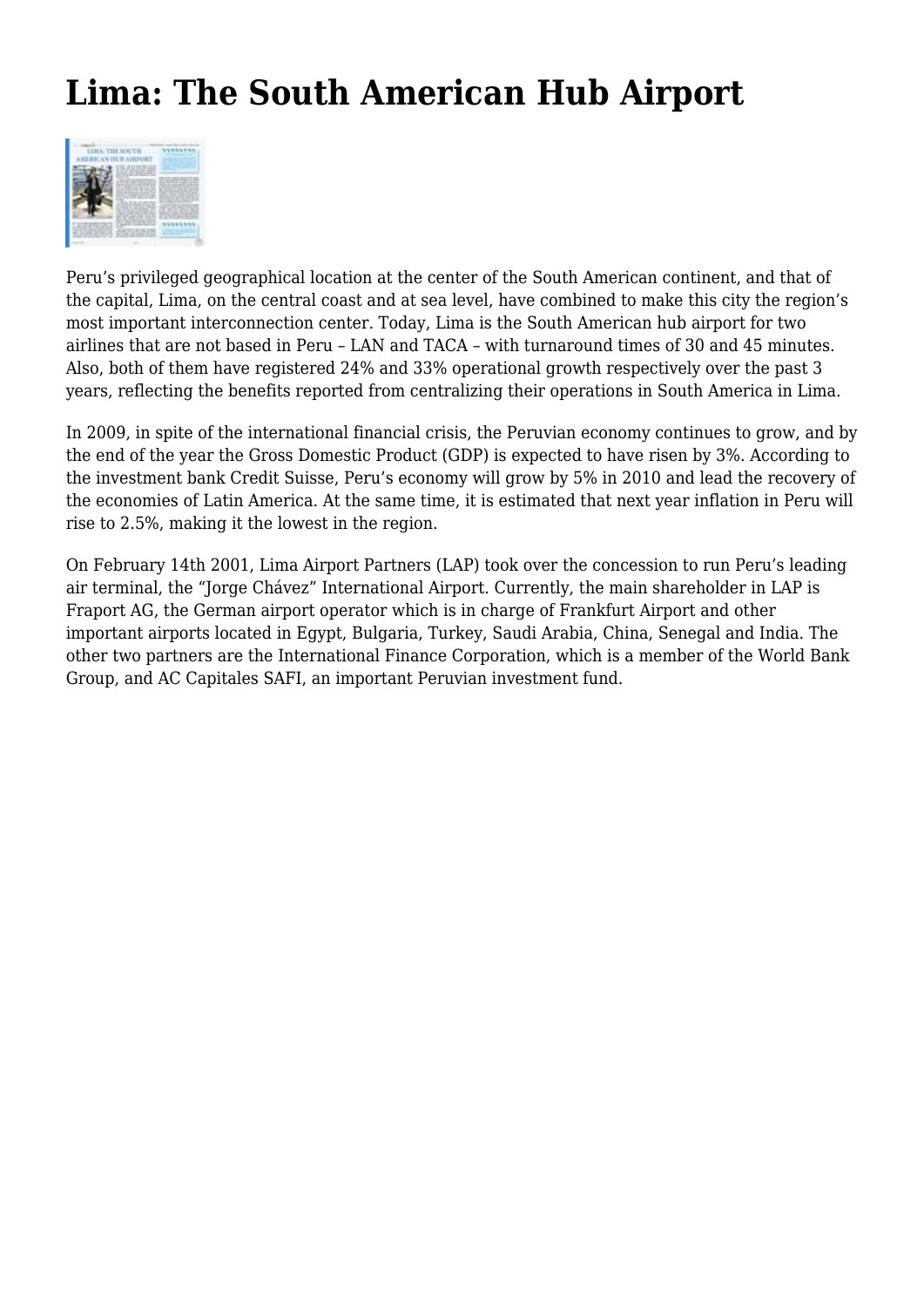

Eight years after the "Jorge Chávez" concession was awarded, Peru now has a world-class airport that is modern, safe and efficient and has just been selected by Skytrax Research, the renowned English market research company which specializes in issues associated with airports, as the Best Airport in South America. In addition, it has also received the very special distinction of being named the airport with the Best Airport Personnel in the region. And recently, the "Jorge Chávez" International Airport has been selected as South America's Leading Airport – 2009 by "The World Travel Awards", a series of prizes which have been described by "The Wall Street Journal" as the "Oscar" of the travel and tourism industry, by virtue of being the most complete and prestigious awards of their kind.

In the last three years, the volume of passengers has grown by a rate in excess of 10% per annum. In 2008, "Jorge Chávez" received 8.3 million passengers, and this year, in spite of the international financial crisis, growth in passenger figures of almost 7% on last year's figures is being recorded. In this context, the numbers of businesspeople arriving from all over Latin America have experienced particular growth.

Between January and November 2009, international traffic from and to the city of Lima recorded a load factor of more than 70%. However, in some regions, principally in Europe and North America, load factors were above 80%, showing that there is enough demand to justify airlines increasing the frequency of departures.

In terms of domestic flights, the load factor is similar to that recorded for international flights, at around 73%. It is important to highlight the fact that the privatization of Peru's regional airports has had a positive impact on improvements in services and connectivity at a national level.